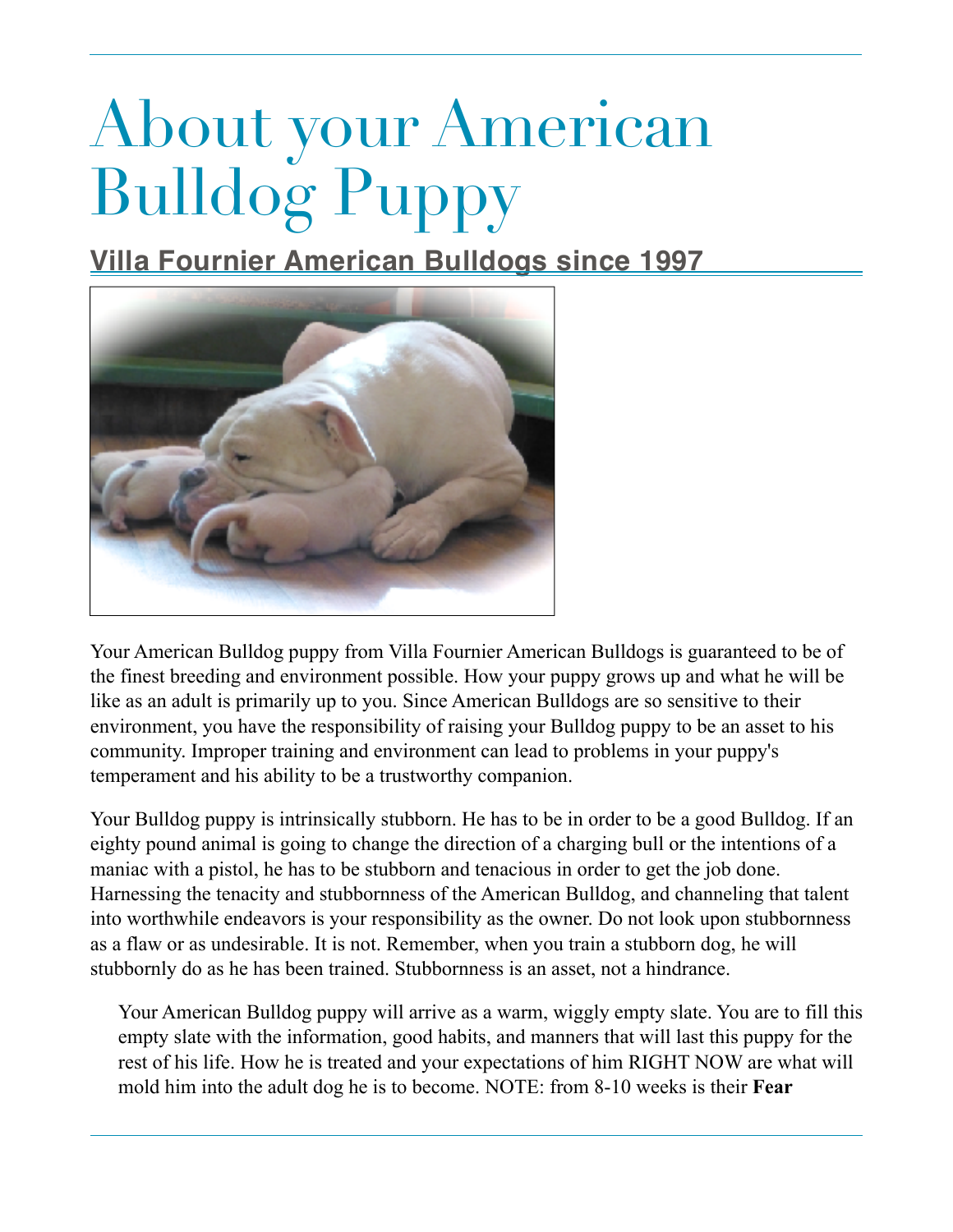**imprint period** - traumatic events will likely cause fear for life, so be careful to keep your puppies environment calm and stress free during this period.

There are many breeds that you can make mistakes with in upbringing and training. The American Bulldog is not one of these breeds. What you do to them as puppies and your methods of training impact them immensely. They are extremely sensitive. Rough hands make for rough dogs. They will not forgive inconsistent, wishy-washy, or abusive training practices. Being a consistent, wise, and competent authority figure is what the American Bulldog puppy needs in his new owner. Your best bet in raising a healthy-minded and trustworthy puppy is to simply make the right thing easy, and the wrong thing difficult and uncomfortable for him. Be firm and consistent, not harsh and punitive, and you will have the absolute best companion and working dog that is possible.



Your puppy from Villa Fournier American Bulldogs has been exposed to a variety of experiences from a very early age. Studies have shown that doing so increases the brain capacity and improves a puppy's ability to adapt to new and challenging experiences as an adult dog. Your puppy from Villa Fournier American Bulldogs is starting out in the best possible way. He or she has been fed the finest food and has been both wormed and vaccinated before his arrival to your home. They will be clean, certified healthy by a veterinarian, and ready to begin his new life with you.

We suggest that you enroll your puppy in a kindergarten puppy class, followed by a beginning obedience class. Expose him to new things, people, and other (friendly) dogs. Take him with you when you can, and when you can't, leave him at home in a dog crate. As your puppy grows, he will naturally go from one developmental stage into others. The first stage is the most fun, for you, as the new pup's owner. It is the, "Gee, I'm so cute and cuddly and perfect that you can't resist me. And, I sleep A LOT." Unfortunately, this stage does not last very long. At about fourteen weeks, your puppy enters the next stage, the "I think I want to be a little bit independent" stage. This is a normal part of your puppy's development. Your once perfect puppy, who used to always come when called, who used to sleep more than be awake, is now trying the waters a little bit. How you react to his efforts at independence will greatly impact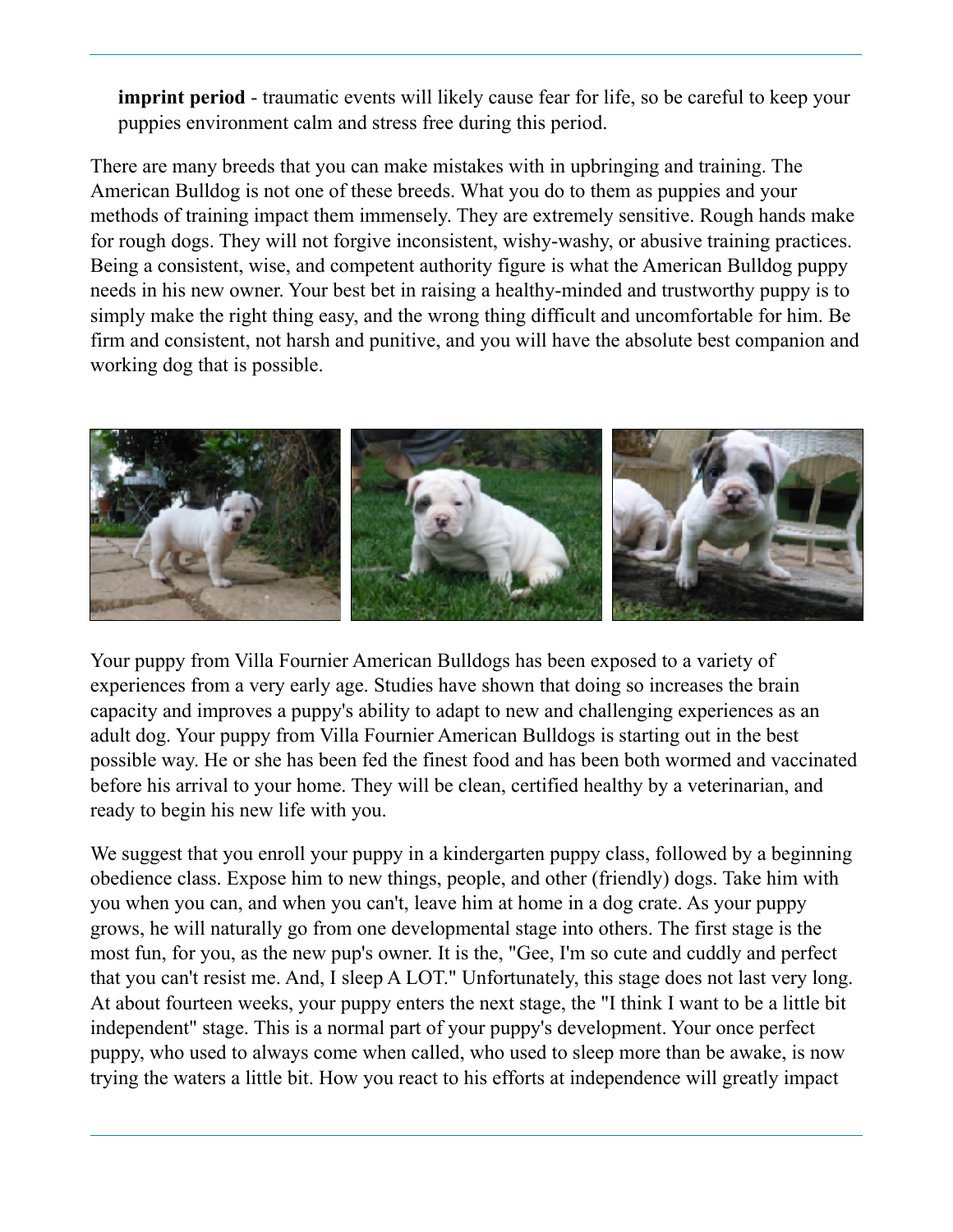his actions as an adult dog. Being consistent, being firm without being harsh, and REWARDING compliance repeatedly is what will start the long process of turning your puppy into the well-behaved and respectable canine citizen you desire. At about five months of age, your puppy will begin to actively interact with his environment, especially if he is male. He may growl at strangers, and at the same time his tail is wagging or he's running away. The next day, he may act completely differently. He is also becoming rebellious, as in, "What happens if I do this?" This is a rotten stage that no one likes and luckily doesn't last long. Your puppy's bizarre reaction to strangers, or even to people he has already met but doesn't know well is his confusion as to how he should interact with people. Should he be a watch dog? A friend? What is his roll? He's trying to figure it out. He will, in time. Do not punish his reactions unless they include unwarranted, overt aggression.

This is a stage where unknowing dog trainers or your veterinarian might recommend that your male puppy be neutered. **This is exactly what you should not do**! Your puppy is reacting out of fear and confusion. Neutering him will only make things much worse and lesson his chances of ever being a mentally stable dog. Your male puppy needs the testosterone his body will produce in order to overcome his fears and become the type of dog that you want. Neutering him will also prevent the secondary sexual characteristics such as more muscle mass and a blockier head that you desire in a male dog. Do not neuter your American Bulldog puppy until he is at least 36 months old. Female bulldogs, on the other hand, can be spayed as early as eight weeks without any ill-effects, and it is recommended that you spay your bulldog if you do not wish to show her in conformation classes or breed her. Spayed bulldogs are not eliminated from obedience competition, weight pulls, tracking, herding, or canine good citizen tests. And, in fact, your life will be much easier if you do spay your female.

Once your puppy graduates from the "punk puppy" stage that occurs at about five or six months, he (or she) will enter the young adult stage of life. If you have not already completed a class or two in dog obedience, then by all means, now is the time! You will benefit greatly from the helpful instruction and the socialization of a dog training class. This young adult stage of your dog's life is very similar to the stage that human teenagers go through when they are about 17 years old. Yipes! Don't go through it alone .

At about 18 months, your American Bulldog enters adult dog status. At three years, he reaches mature adulthood, a stage you will appreciate and wish had occurred far earlier. The mature American Bulldog, when raised and trained properly, is the dog that everyone wishes they had, dignified, handsome, trustworthy, and (usually) obedient. He's great with kids, tolerant of other dogs, if not down right playful, and a true joy to be around. Yes, it takes some time and effort to get there. But, honestly, doesn't anything worthwhile?

Visit our website at: www.americanbulldogfarm.com Like us on Facebook at: Villa Fournier's American Bulldogs